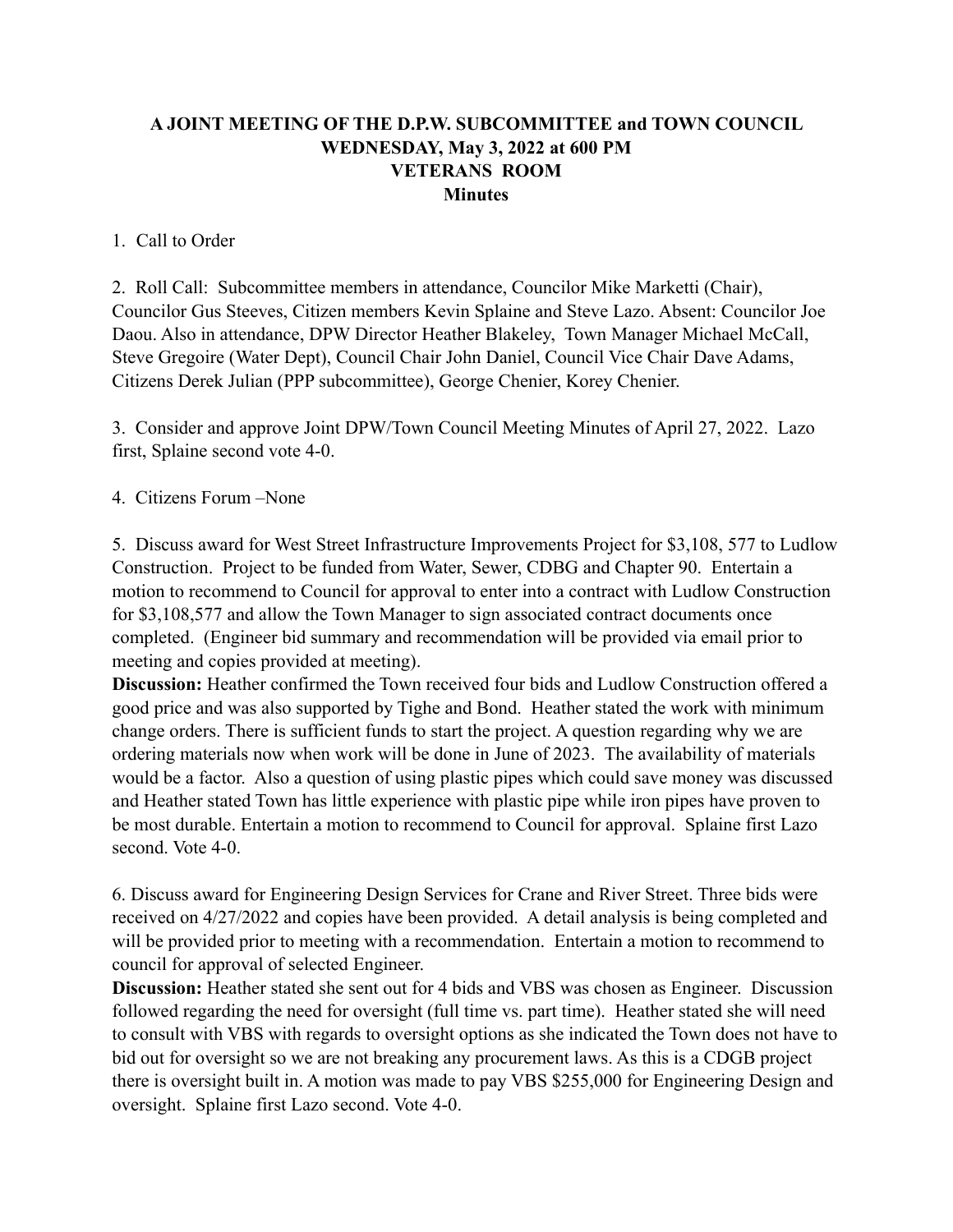7. Discuss approval for using excess funds in the DPW Salary and Wage Account 01499-511000 to hire for the new position of Maintenance Man/Equipment Operator included in the FY23 budget. The cost to fund the new employee from May 16 to the end of June, would be \$6,687 (7 weeks) based on the current Union contract. There is a candidate with a Class A license and 2B hydraulics license to fill the position immediately. Entertain a motion to recommend to Council for approval.

**Discussion:** Discussion indicated it is possible, due to budgetary constraints, the hiring of this individual is contingent on the passing of the FY23 budget. A friendly amendment was made to change the starting date from May 16 to May 24. Motion made by Lazo seconded by Splaine. Vote 3-1.

8. Discuss IMA payment to Town of Charlton for FY21 of \$123,208.34 from Water account 610450.569300 Town of Charlton IMA Payment as required by the Charlton IMA. Entertain a motion to recommend to Council for approval.

**Discussion:** Heather explained this is surplus funds from increased usage from Charlton, a section of Southbridge and increased usage from Masonic Home. Motion made by Lazo and seconded by Splaine. Vote 4-0

9. Discuss transfer from Water Retained Earnings Account to 610450.569300 to Town of Charlton IMA Payment for \$123,208.34 o pay the FY21 IMA fee. Entertain a motion to recommend to Council for approval. Motion made by Splaine seconded by Lazo. Vote 4-0

10. Discuss Change Order No 2 South Street Transmission Main Improvements and Road Reconstruction Project with Ludlow Construction for a time extension only as a result of delay for pipe and water main materials due to manufacture delay issues associated with COVID. There is no cost increase associated with this change order. Entertain a motion to recommend to Council for approval.

**Discussion:** Heather confirmed there has been delays on this project since Day1. Project runs from the Southbridge Town Line to Westville. Motion made by Lazo seconded by Steeves. Vote 4-0.

11. Discuss Road Improvement list and possibly vote to recommend Council approve roadway projects for this year.

**Discussion:** Heather had a list of roads to be completed this year. They include Ellis Road and Torrey Road. North and Mechanic with mill and overlay, Moon and Coombs Streets. Durfee, Eastford and Elm were discussed and Heather confirmed at the intersection of Coombs and Main the large opening will be repaired.

12. Discuss Main Street Walk-through. Heather confirmed scheduled for 1 pm tomorrow.

12. Adjourn Motion made by Splaine and seconded by Lazo. Vote 4-0.